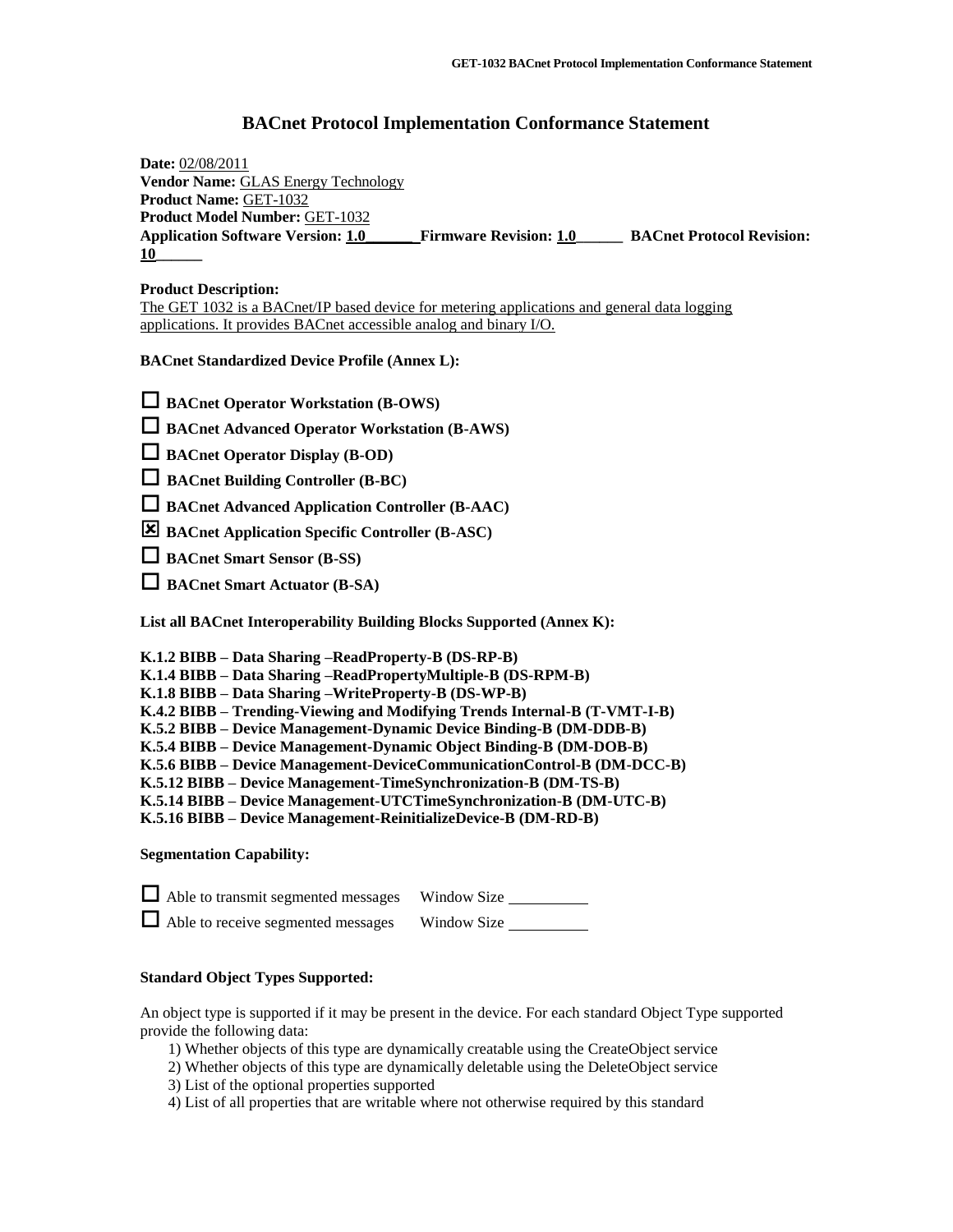- 5) List of all properties that are conditionally writable where not otherwise required by this standard
- 6) List of proprietary properties and for each its property identifier, datatype, and meaning

7) List of any property range restrictions

#### Accumulator:

Optional Properties Supported: Description, Device Type, Prescale, Value Change Time, Value Before Change

In addition to required writable properties, the following properties are writable: Object\_Name, Description, Device Type, Scale, Units, Prescale and Value\_Set.

The Device Type property is restricted to 32 bytes of storage.

#### Analog Input:

Optional Properties Supported: Description.

In addition to required writable properties, the following properties are writable: Object\_Name and Description

#### Analog Output

Optional Properties Supported: Description.

In addition to required writable properties, the following properties are writable: Object\_Name and Description

#### Analog Value

Optional Properties Supported: Description.

In addition to required writable properties, the following properties are writable: Object\_Name and Description

#### Binary Input

Optional Properties Supported: Description.

In addition to required writable properties, the following properties are writable: Object\_Name and Description

# Binary Output

Optional Properties Supported: Description.

In addition to required writable properties, the following properties are writable: Object\_Name and Description

#### Binary Value

Optional Properties Supported: Description.

In addition to required writable properties, the following properties are writable: Object\_Name and Description

### Device

Optional Properties Supported: Description, Local\_Time, UTC\_Offset, Local\_Date, Daylight\_Savings\_Status, Location

In addition to required writable properties, the following properties are writable: Object\_Identifier, Object\_Name, Description, Number\_Of\_APDU\_Retries, APDU\_TIMEOUT, UTC\_Offset and Location

The Location and Description properties are restricted to 64 bytes of storage.

#### Schedule

Optional Properties Supported: Description, Weekly\_Schedule In addition to required writable properties, the following properties are writable: Object\_Name, Description, Out Of Service, Effective Period, Schedule Default, List\_Of\_Object\_Property\_Reference, Priority\_For\_Writing and Weekly\_Schedule.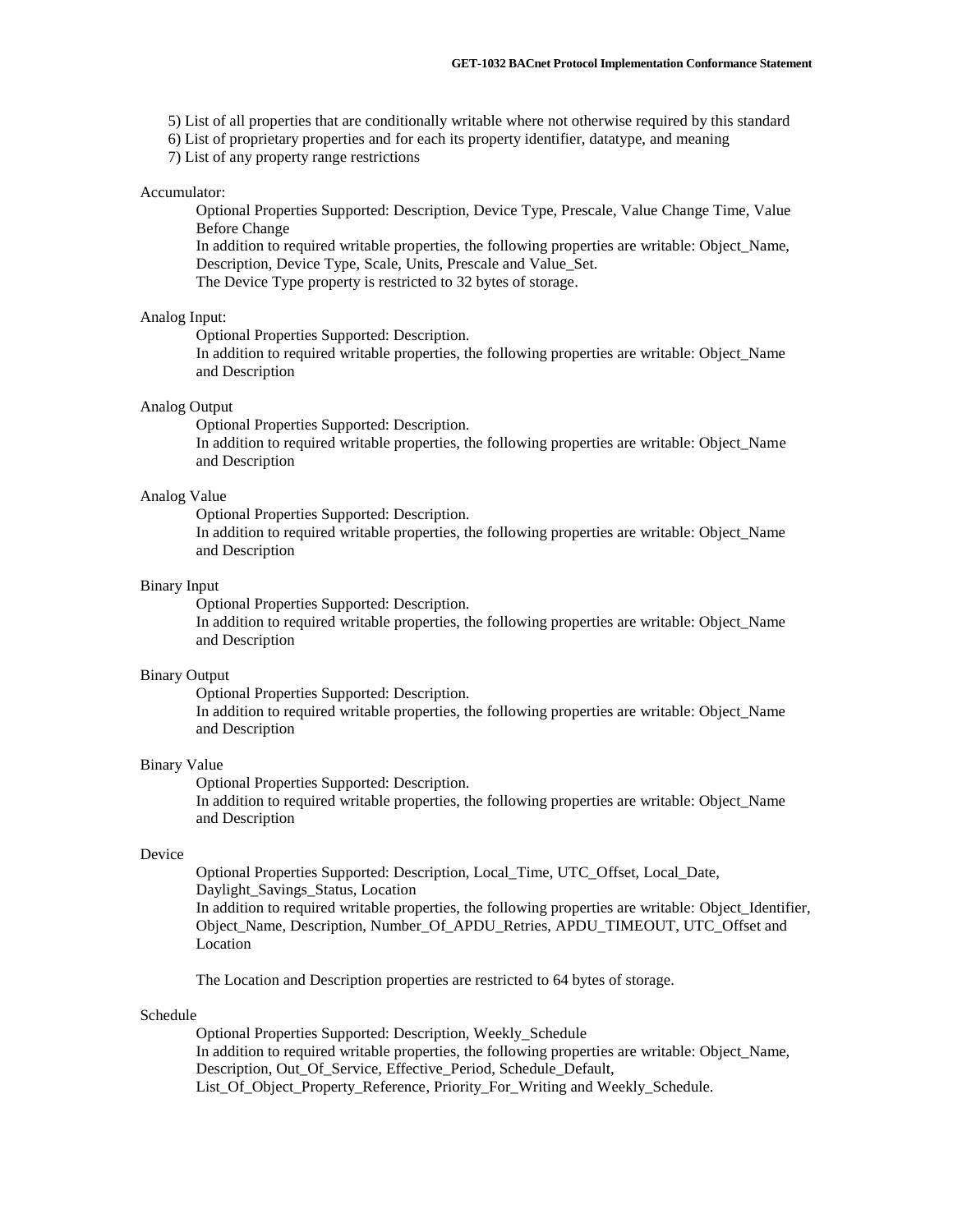The Schedule Object supports writing to internal objects only. Writing to NULL, BOOLEAN, Unsigned, Signed, Real and Enumerated types is supported.

The Schedule Object supports up to 10 Object\_Property\_References and up to 10 BACnetTimeValues per day.

#### Trend Log

Optional Properties Supported: Description, Start\_Time, Stop\_Time, Log\_DeviceObjectProperty, Log\_Interval, Align\_Intervals, Interval\_Offset and Trigger In addition to required writable properties, the following properties are writable: Object\_Name and Description, Stop\_When\_Full, Logging\_Type, Log\_DeviceObjectProperty and Trigger. Logging\_Type is restricted to POLLED or TRIGGERED. The Trend Log Object supports logging of internal objects only. Proprietary Properties:

 $10000 -$  Flow trigger.

This property of type BOOLEAN is used to trigger an email by setting it to true. When an email has been sent it is reset to false automatically. It is written to internally by the OOH Alert system (Out Of Hours) but can also be written to by external agents for testing purposes.

# 10001 – Mail server user name.

This property of type CharacterString is the user name to use when logging into the SMTP server. This CharacterString must be 64 bytes or less in length.

### 10002 – Mail server password

This property of type CharacterString is the password to use when logging into the SMTP server. This CharacterString must be 16 bytes or less in length.

10003 – From email address

This property of type CharacterString is the email address that the email is to be sent from. This CharacterString must be 64 bytes or less in length.

10004 – To email address

This property of type CharacterString is the email address that the email is to be sent to. Currently only a single email address can be used here. This CharacterString must be 64 bytes or less in length.

### 10005 – Email server address. This property of type CharacterString is the address of the email server, this can be a URL or a dotted quad IP address. This CharacterString must be 50 bytes or less in length.

- 10006 Server type This property of type Unsigned16 denotes the type of email server. 0 for unset,  $1 = \text{gmail}$ ,  $2 = MSN$ ,  $3 = non TLS$  server.
- 10007 Email subject text

This property of type CharacterString is the subject text for the email. This CharacterString must be 64 bytes or less in length.

### 10008 – Email message text This property of type CharacterString is the body text for the email. This CharacterString must be 64 bytes or less in length.

10009 – Check mode.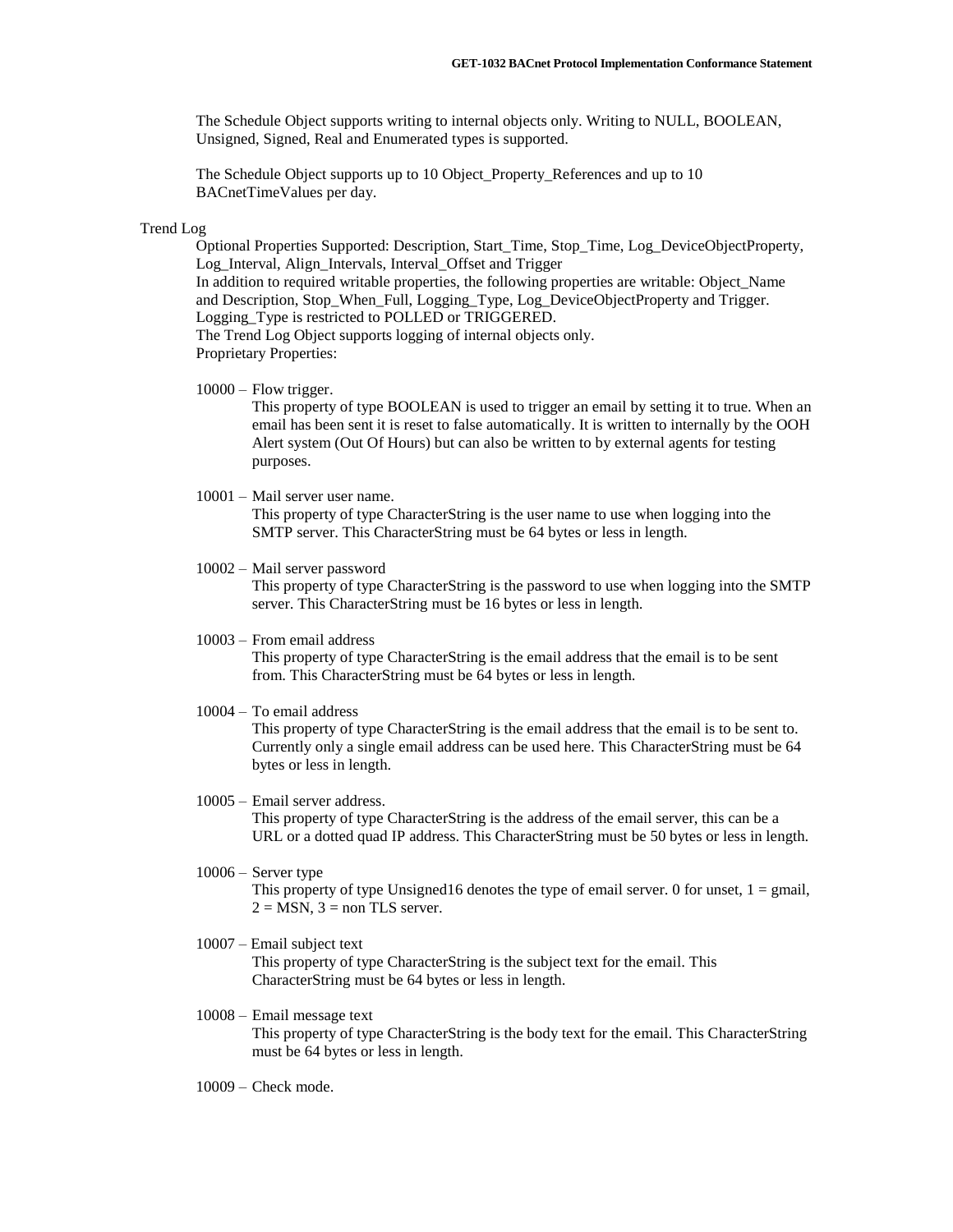This property of type Unsigned8 denotes the test type.  $0 =$  Trend Log stores consumption for logging period,  $1 =$  Trend Log stores cumulative value.

 $10010 - Data$ 

This property of type Unsigned8 denotes the expected data type of the logged data.  $0 =$ BOOLEAN,  $1 =$  Integer,  $2 =$  Unsigned Integer,  $3 =$  Enumerated value,  $3 =$  Real.

10011 – Single event trigger level

The type of this property is determined by property 10010. A single reading logged greater than or equal to this will trigger an email alert.

10012 – Multi event trigger level

The type of this property is determined by property 10010. Multiple readings logged greater than or equal to this will trigger an email alert.

- 10013 Sample window size This property of type Unsigned8 denotes the number of successive samples required to trigger an email alert. It must have a value between 1 and 8 inclusive.
- 10014 Alert enable This property of type BOOLEAN is used to enable the OOH Alert system for this Trend Log when it is true.

#### **Note:**

- (1) None of the above object types are dynamically creatable using the CreateObject service
- (2) None of the above object types are dynamically deletable using the DeleteObject service
- (3) Unless otherwise stated the Object\_Name and Description properties are restricted to 32 bytes of storage.

### **Data Link Layer Options:**

| B BACnet IP, (Annex J)                                    |  |
|-----------------------------------------------------------|--|
| $\Box$ BACnet IP, (Annex J), Foreign Device               |  |
| $\Box$ ISO 8802-3, Ethernet (Clause 7)                    |  |
| $\Box$ ATA 878.1, 2.5 Mb. ARCNET (Clause 8)               |  |
|                                                           |  |
| $\Box$ MS/TP master (Clause 9), baud rate(s):             |  |
|                                                           |  |
| $\Box$ Point-To-Point, EIA 232 (Clause 10), baud rate(s): |  |
| $\Box$ Point-To-Point, modem, (Clause 10), baud rate(s):  |  |
|                                                           |  |
| $\Box$ BACnet/ZigBee (ANNEX O)                            |  |
| $\Box$ Other:                                             |  |

# **Device Address Binding:**

Is static device binding supported? (This is currently necessary for two-way communication with MS/TP slaves and certain other devices.)  $\Box$  Yes  $\Box$  No

# **Networking Options:**

 $\Box$  Router, Clause 6 - List all routing configurations, e.g., ARCNET-Ethernet, Ethernet-MS/TP, etc.